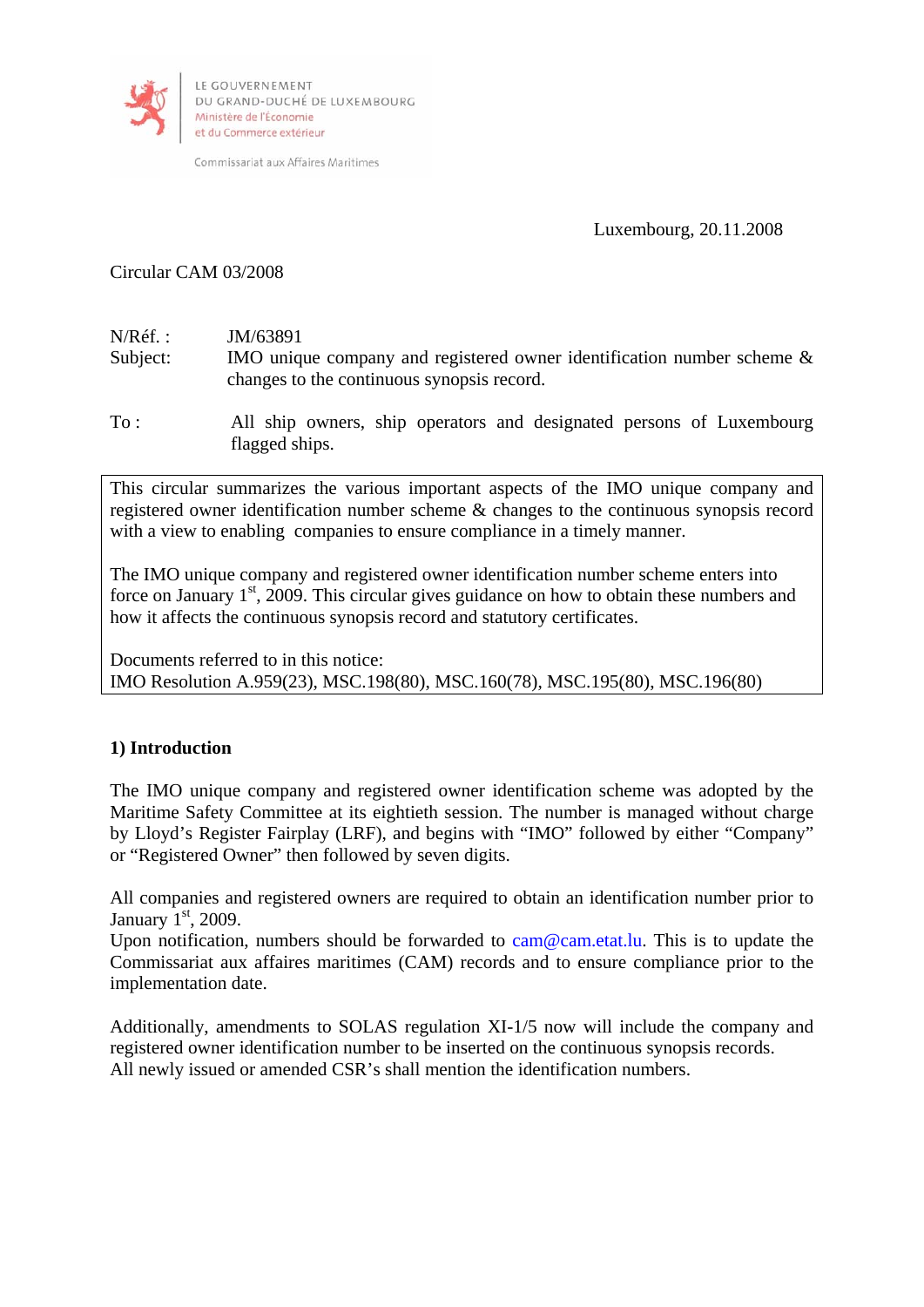# **2) Who is required to have a Company and Registered Owner Identification Number?**

The IMO unique company and registered owner identification scheme is applied to new or existing companies and registered owners, managing ships of 100 gross tonnage and upwards involved in international voyages.

For new companies and registered owners, the assignment of the IMO unique company and registered owner identification number should be made when the company's ship is registered.

When companies and/or registered owners merge, LRF assigns the number of the larger company and/or registered owner to the new amalgamated entity, while the number of the smaller entity is frozen and not re-used.

### **Definitions are**:

• The company is defined as the management of the ship in accordance with the ISM Code.

• The registered owner is the person or company as stated on certificate of registry issued by CAM.

#### **3) How the numbers can be obtained**

On the Lloyd's Registry Fairplay (LRF) website IMO registered owner or company number can be looked up or requested free of charge. Their details are as follows:-

Lloyd's Register – Fairplay Head office Lombard House, 3 Princess Way, Redhill, Surrey, RH1 1UP, UK Website: www.imonumbers.lrfairplay.com Tel: (+44) 1737 379000 Fax: (+44) 1737 379001 Email: owners-data-feedback@lrfairplay.com

### **4) Amendments to the format and guidelines for the maintenance of the Continuous Synopsis Record**

SOLAS Chapter XI-1, regulation 5 requires all passenger ships and cargo ships of 500 gross tonnage and above engaged on international voyages to have on board a Continuous Synopsis Record (CSR).

As of January  $1<sup>st</sup>$ , 2009, CSR's issued by the CAM state the registered owner identification number and the company identification number. This information will be compulsory from January 1<sup>st</sup>, 2009, *to all newly issued or updated CSR's*.

Whenever any CSR data occur, an updated CSR has to be issued by the CAM without delay. In order to apply for a new or updated CSR all changes should be entered onto "Form 2 amendments to the CSR" and a copy sent to the CAM, while the original should be attached to the current CSR document. A new sequentially numbered CSR will be forwarded to the ship by the CAM, and details of the amendments should be entered on the "index of